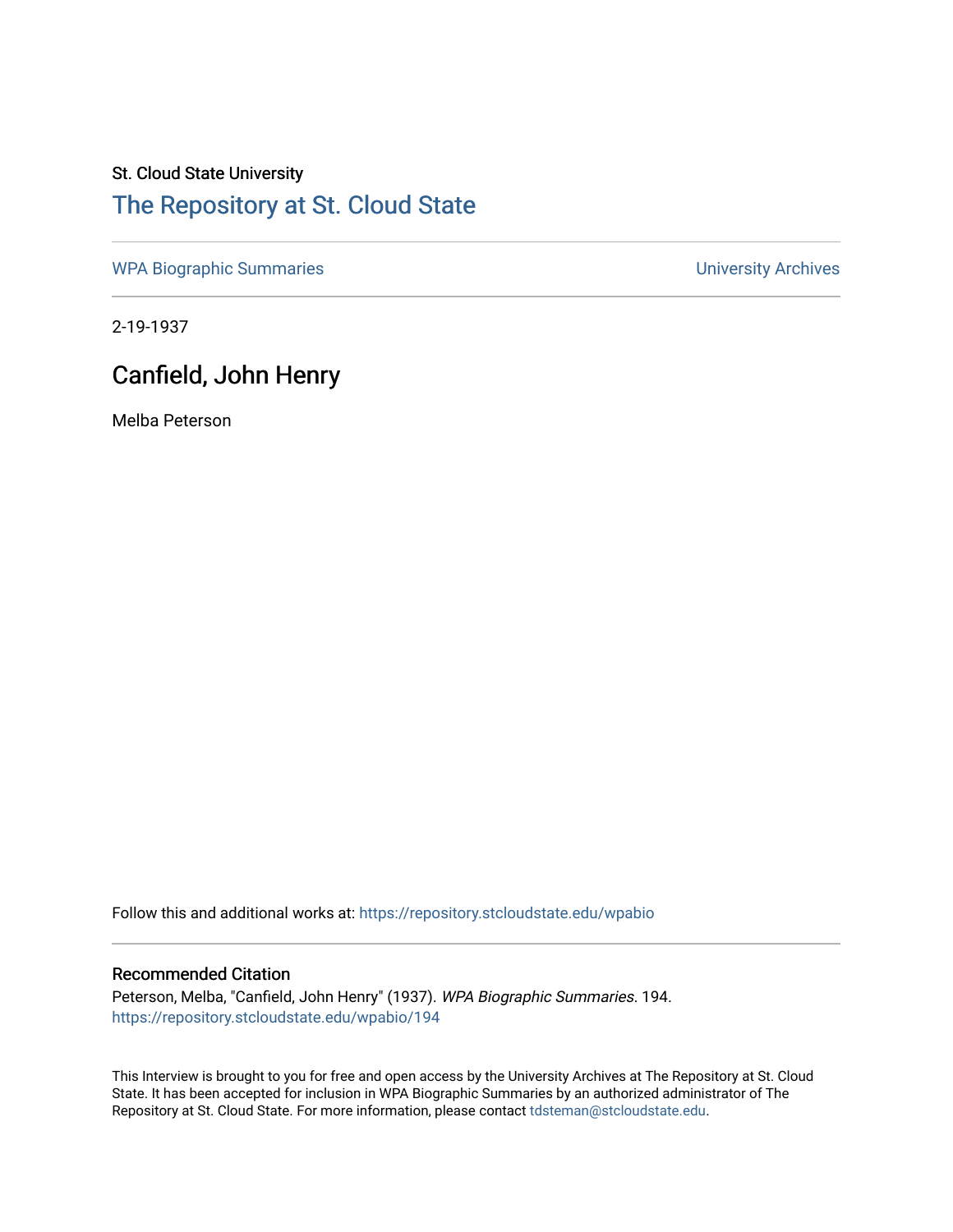CANFIELD. JOHN HENRY

 $\begin{array}{ccc}\n\mathbf{y}_{n} & = & \mathbf{y}_{n} & \mathbf{y}_{n} \\
\mathbf{y}_{n} & = & \mathbf{y}_{n} & \mathbf{y}_{n} \\
\mathbf{y}_{n} & = & \mathbf{y}_{n} & \mathbf{y}_{n} \\
\mathbf{y}_{n} & = & \mathbf{y}_{n} & \mathbf{y}_{n} \\
\mathbf{y}_{n} & = & \mathbf{y}_{n} & \mathbf{y}_{n} \\
\mathbf{y}_{n} & = & \mathbf{y}_{n} & \mathbf{y}_{n} \\
\mathbf{y}_{n} & = & \mathbf{y}_{n} & \mathbf{y}_{n} \\
\mathbf{y}_{n} &$ 

File  $No.$   $B - 201$ 

John Canfield was born in Merriam township, St. Louis county. New York on October 10, 1846. He was the son of Doctor Abram and Caroline (Van Linder) Canfield.

When John was seven years old he went with his parents to Hastings. Minnesota. From there they moved to Poplar Grove and then to Eureka, Minnesota where John received most of his schooling.

John Canfield enlisted on March 16, 1864 in Company K. Eighth Minnesota Regiment of the Civil War. He ran away from home when only eighteen years old to enlist in the war. He took part in the Indian campaign. He was mustered out on July 11, 1865 at Charlotte. North Carolina and discharged on July 31 at Fort Snelling, Minnesota.

Shortly after the war John came to Sauk Centre.

On April 28, 1870, John Canfield married Rosetta Anna Richards in Sauk Centre. She was the daughter of William and Mary Martha (Fitch) Richards. She was born on April 22, 1850, in Mount Healthy, Indiana.

Three children were born to John and Rosetta (Richards) Canfield. They are: Llewellyn W. of Sauk Centre; Iris P. (Mrs. Iris Betz of Sauk Centre; and Nina who died when five years of age.

John Canfield was a farmer for many years. He was a town clerk and school officer. He was a county commissioner for twelve years. He was a Republican.

John and Rosetta (Richards) Canfield were members of the Methodist Episcopal church.

John Canfield lived continuously in Sauk Centre until his death, with the exception of seven years spent in North Dakota.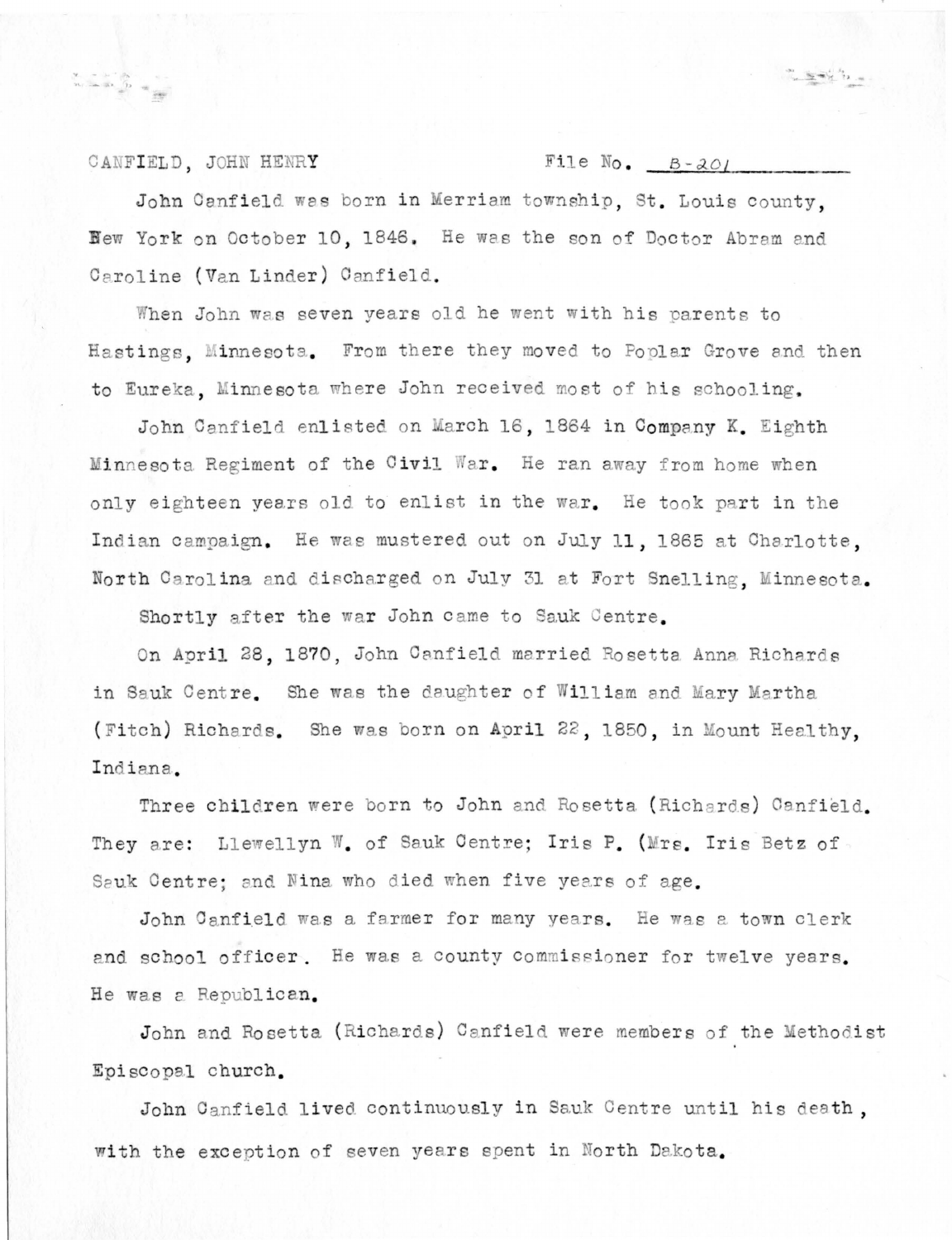### CANFIELD, JOHN HENRY

#### Page 2

 $\label{eq:2.1} \begin{array}{ccccc} \varphi & \cdots & \nu_{\text{eq}} & \nu_{\text{eq}} & \cdots \\ \vdots & \vdots & \vdots & \vdots \\ \end{array}$ 

He had moved back to Minnesota in the fall of 1924. He died on March 10, 1925 and is buried in Odd Fellows Cemetery.

Rosetta (Richards) Canfield died on March 17, 1930. She is buried with her husband, John Canfield, in the Odd Fellows Cemetery.

> Interviewed: Mrs. Iris (Canfield) Betz February 12 and 19, 1937 Date: Melba Peterson  $By:$

Publication Granted